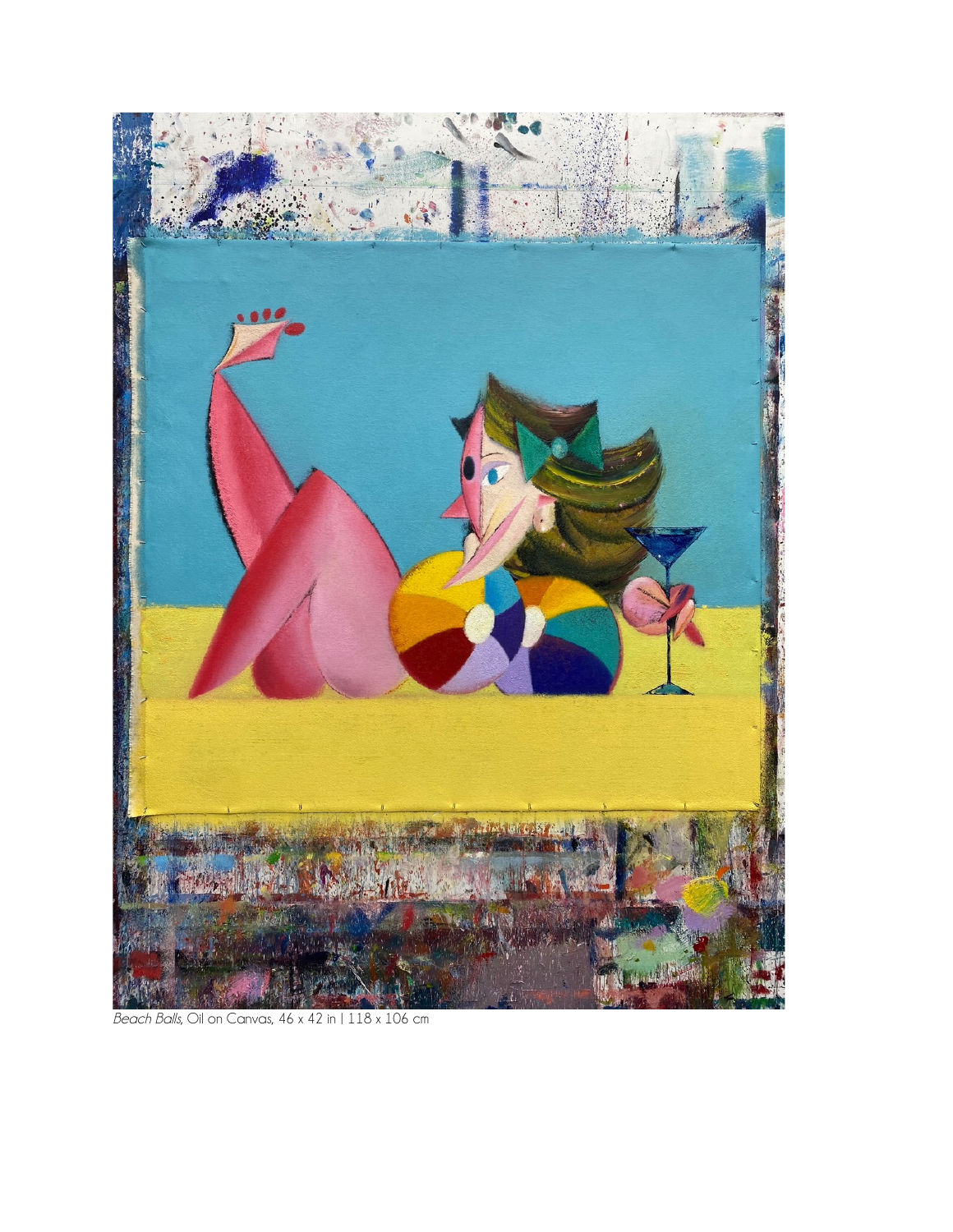

"Recent Paintings" A SOLO EXHIBITION BY Rhys Lee LOS ANGELES Opening IG Live: Saturday, January 23<sup>rd</sup>, 2 PM PST January  $23^{\text{rd}}$  – February  $13^{\text{th}}$ , 2021 Viewing by appointment only: contact@avenuedesarts.org

Avenue des Arts 807 S. Los Angeles Street Los Angeles, CA 90014 For press and inquiries please contact Avenue des Arts at contact@avenuedesarts.org Instagram: Artist @rhyslee\_ | Gallery- @avenuedesarts\_gallery

## Recent Paintings

 Avenue des Arts is pleased to announce the first-ever solo exhibition for Melbourne, Australia-born artist Rhys Lee in Los Angeles, CA. Rhys Lee's Recent Paintings exhibition brings back his recognizable outlined figures painted with rich oil hues and textures on canvas.

 The majority of his new pieces show masked figures placed in an ideal dreamy beach environment-most missed during the Covid-19 pandemic. Rather than being disheartening the pieces bright and vibrant colors paired with the humorous figures bring a bit of hopefulness to the viewer. Lee's amusing characters lifting off their ominous masks, instead, wear colorful bows and celebrate by holding martinis and champagne. The joyousness is represented in all of what we have desired the most to do during the long quarantines-being outdoors and playing with beach balls, swimming, and relaxing while reclining.

 The elimination of Covid-19 in Melbourne Australia is represented in Rhys Lee's beach scenes almost celebrating the end of the quarantined lifestyle. Having these pieces showing in Los Angeles, California, one of the current top cities in the world with the highest Covid-19 cases, is almost paradoxical.

 Rhys Lee debuts this new optimistic imagery within all of his most recent paintings for his first solo exhibition with Avenue des Arts.